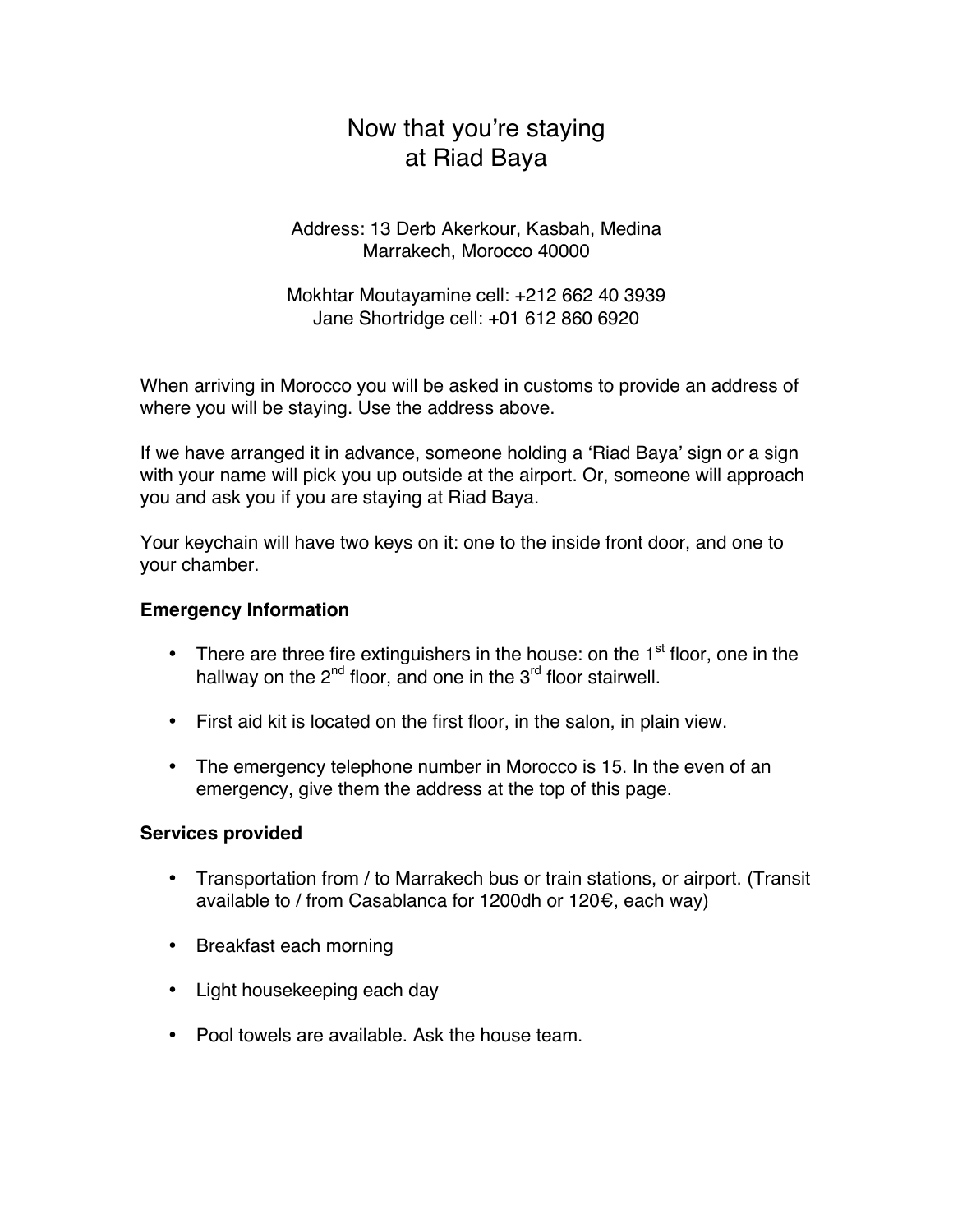## **House rules**

- **We are not responsible for lost and stolen items.** There are safes in each room for valuables. Ask the house team how to set the secure code when you arrive.
- The house is in a residential neighborhood so it is expected that guests exercise good manners while staying at the house. Our neighbors keep a watch over the house and report infractions that they notice to us.
- If you use any of the lanterns / candles, please remember to extinguish the flames before leaving them.
- **Please turn off lights and air conditioning as you leave each room.**
- Each room has its own key. You can take it with you during the day, but make sure you leave it when you leave.
- There is soap, shampoo and lotion available in each room as well as a hairdryer, robes and towels. Ask if you need anything else.
- While we offer laundry service at the house for 10€ / load, (which includes washing, drying, folding), we know sometimes you'll have things you want to wash yourself. Do not place wet towels, swimsuits, or other clothing on the railing / banister on the 2nd floor.
- There are many children in Morocco who will ask for money or candy. Please do not encourage them by giving them **anything**. Adults may ask also, so use your discretion.
- Be aware of those stopping beside you while you're walking claiming to help you find your way. They will expect a tip from you and might hassle you for it. Simply say no firmly. Often these people will tell you that 'just today' the mosque is open for anyone to stop in to visit and that they can take you there. Don't do it. It's not true.

## **Other house information:**

- Our team at Riad Baya is wonderful and will help you with anything you need! Mokhtar is the general manager in charge of the house and takes care of all tours and transportation. Fatna is the housekeeper and cook.
- Breakfast is included each morning.